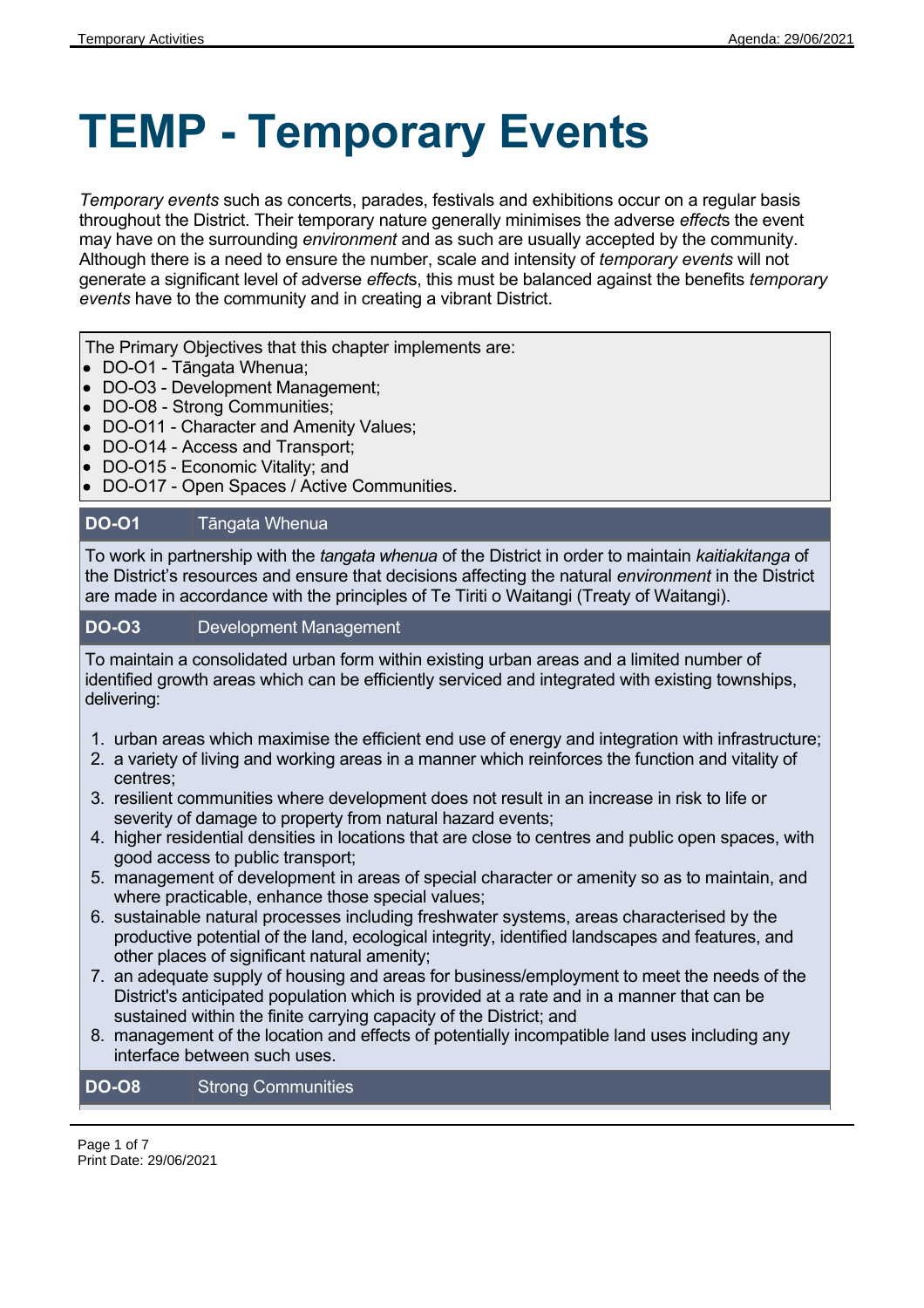To support a cohesive and inclusive community where people:

- 1. have easy access and connectivity to quality and attractive public places and local social and community services and facilities;
- 2. have increased access to locally produced food, energy and other products and resources;
- 3. have improved health outcomes through opportunities for active living or access to health services; and
- 4. have a strong sense of safety and security in public and private spaces.

#### **DO-O11** Character and Amenity Values

To maintain and enhance the unique character and amenity values of the District's distinct communities so that residents and visitors enjoy:

- 1. relaxed, unique and distinct village identities and predominantly low-density residential areas characterised by the presence of mature vegetation, a variety of built forms, the retention of landforms and unique community identities;
- 2. vibrant, lively *town centres* supported by higher density residential and mixed use areas;
- 3. neighbourhood *centres*, village communities and employment areas characterised by high levels of amenity, accessibility and convenience;
- 4. productive rural areas, characterised by openness, natural landforms, areas and corridors of *indigenous vegetation*, and *primary production activities*; and
- 5. well managed interfaces between different types of land use areas (e.g. between living, working and rural areas and between potentially conflicting land uses, so as to minimise adverse *effect*s.

#### **DO-O14** Access and Transport

To ensure that the transport system in the District:

- 1. integrates with land use and urban form and maximises accessibility;
- 2. improves the efficiency of travel and maximises mode choice to enable people to act sustainably as well as improving the resilience and health of communities;
- 3. contributes to a strong economy;
- 4. avoids, remedies or mitigates adverse *effect*s on land uses;
- 5. does not have its function and operation unreasonably compromised by other activities;
- 6. is safe, fit for purpose, cost effective and provides good connectivity for all communities; and
- 7. provides for the integrated movement of people, goods and services.

#### **DO-O15** Economic Vitality

To promote sustainable and on-going economic development of the local economy, including the rural sector, with improved number and quality of jobs and investment through:

1.

- a. encouraging *business activities* in appropriate locations within the District, principally through differentiating and managing various types of *business activities* both on the basis of the activity, and the potential local and strategic *effect*s of their operation;
- b. reinforcing a compact, well designed and sustainable regional form supported by an integrated *transport network*;
- c. enabling opportunities to make the economy more resilient and diverse;
- d. providing opportunities for the growth of a low carbon economy, including clean technology;
- e. minimising *reverse sensitivity effect*s on *business activities*, including *primary production activities* ; and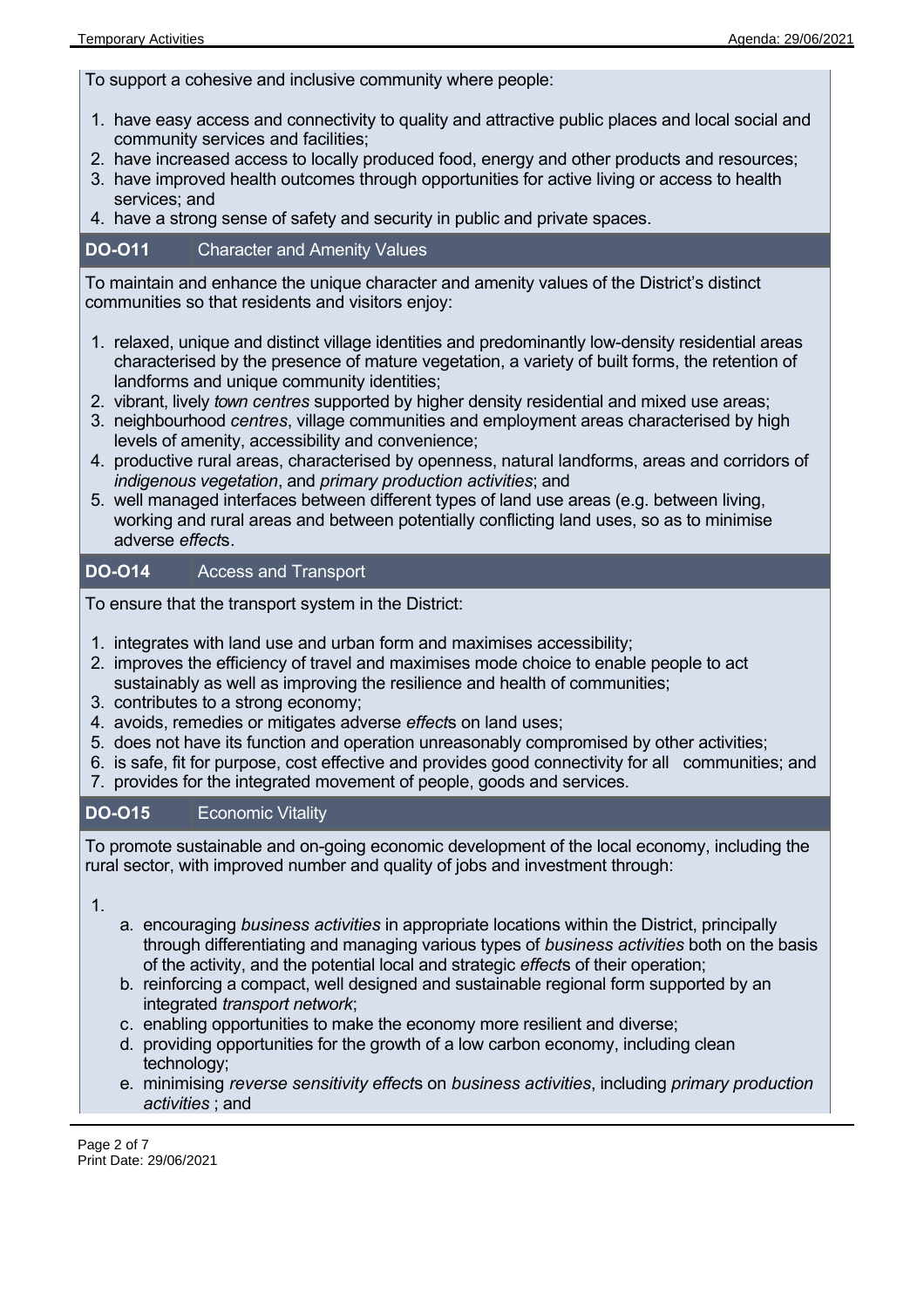f. enhancing the amenity of *Working Zones*;

while: 2.

- a. ensuring that economic growth and development is able to be efficiently serviced by *infrastructure*;
- b. encouraging commercial consolidation and the co-location of community services and facilities primarily within the *Paraparaumu Sub-Regional Centre* and *Town Centres*; and
- c. managing contamination, pollution, odour, noise and glare, associated with *business activities,* including *primary production activities*.

#### **DO-O17** Open Spaces / Active Communities

To have a rich and diverse network of *open space* areas that:

- 1. is developed, used and maintained in a manner that does not give rise to significant adverse *effect*s on the natural and physical *environment*;
- 2. protects the District's cultural, ecological and *amenity values*, while allowing for the enhancement of the quality of *open space* areas;
- 3. supports the identity, health, cohesion and resilience of the District's communities; and
- 4. ensures that the present and future recreational and *open space* needs of the District are met.

The rules in this chapter apply to all land and activities in all *zones* unless otherwise specified. Provisions in other chapters of the Plan may also be relevant.

## **Policies**

**TEMP-P1** Public Benefit

The public benefit of well managed temporary events will be recognised.

**TEMP-P2** | Temporary Event Management

*Temporary events* will be managed to minimise adverse *effects* on surrounding residents and businesses by ensuring:

- 1. that safe and efficient transport movement is retained on the *transport network*;
- 2. safe public access to and around the event;
- 3. the efficient functioning, safety and character of the District's *centres*;
- 4. that *amenity values* for surrounding areas, especially at night, are retained; and
- 5. the *subject site* has a high level of amenity and sanitation during and following the event.

| <b>Rules</b>          |                                                                                                                                                                                                         |
|-----------------------|---------------------------------------------------------------------------------------------------------------------------------------------------------------------------------------------------------|
| TEMP-R1               | Temporary events in all zones which are not on land or within a building which is<br>either owned, vested in, or under the care, control and management of the Kapiti<br><b>Coast District Council.</b> |
| Permitted<br>Activity | <b>Standards</b><br><b>Duration</b><br>1. The occupation of a subject site for a temporary event (excluding setting up                                                                                  |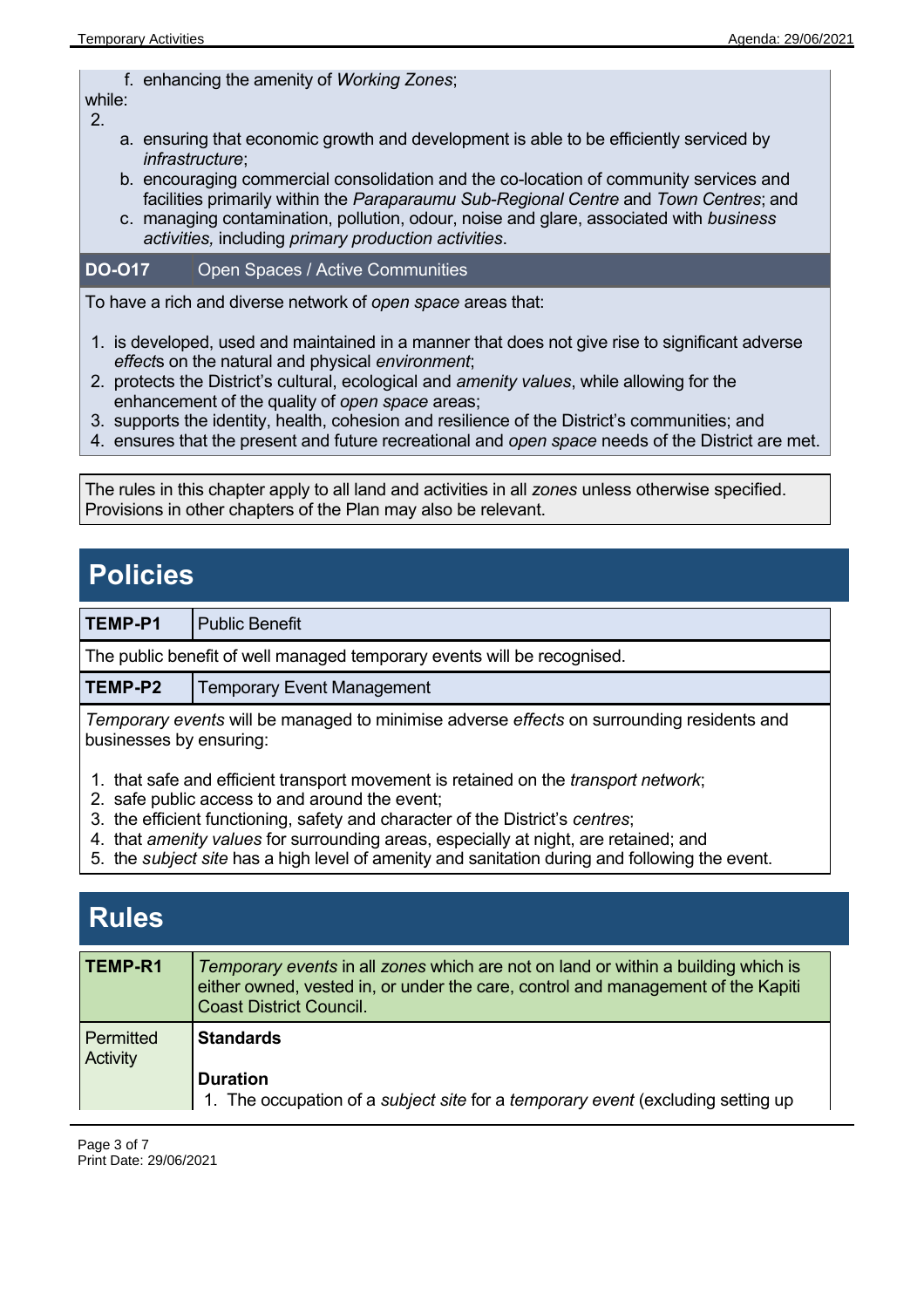| and pack down of any associated structures and buildings and restoration of<br>the site) must not exceed a period of 3 consecutive days in total within any 12<br>month period.                                                                                                                                                                                                                                                                                                                                                                                                                                                                                                                                                                                                                                                                                                               |  |
|-----------------------------------------------------------------------------------------------------------------------------------------------------------------------------------------------------------------------------------------------------------------------------------------------------------------------------------------------------------------------------------------------------------------------------------------------------------------------------------------------------------------------------------------------------------------------------------------------------------------------------------------------------------------------------------------------------------------------------------------------------------------------------------------------------------------------------------------------------------------------------------------------|--|
| <b>Hours of Operation</b><br>2. Temporary events (including any setting up and packing down of structures<br>associated with the event) must only occur between the hours of:                                                                                                                                                                                                                                                                                                                                                                                                                                                                                                                                                                                                                                                                                                                 |  |
| a. Mondays to Thursday (inclusive) - 7.00am to 10.00pm<br>b. Fridays and Saturdays - 7.00am to 11.00pm<br>c. Sundays $-8.30$ am to 10.00pm                                                                                                                                                                                                                                                                                                                                                                                                                                                                                                                                                                                                                                                                                                                                                    |  |
| <b>Light Spill and Glare</b><br>3. All temporary events must comply with the light spill and glare rules as they<br>apply to the zone in which the temporary event is located.                                                                                                                                                                                                                                                                                                                                                                                                                                                                                                                                                                                                                                                                                                                |  |
| <b>Noise</b><br>4. Sound testing for a <i>temporary event</i> must occur once only and must not<br>exceed 1 hour in duration.<br>5. Noise emission levels must not exceed the following limits when measured at a<br>point 1 metre from the most exposed side of a residential building, or a building<br>used for a noise sensitive activity, on another subject site:                                                                                                                                                                                                                                                                                                                                                                                                                                                                                                                       |  |
| a. 75 dB $_{LAeq(15\,min)}$ 85dB $L_{AF(max)}$ during the hours of 10am to 10pm; and<br>b. 50dB $_{LAeq(15\,min)}$ 75dB $L_{AF(max)}$ during the hours of 10pm to 10am.                                                                                                                                                                                                                                                                                                                                                                                                                                                                                                                                                                                                                                                                                                                       |  |
| 6. Outside the hours of the <i>temporary event</i> , the applicable noise limits in the<br>permitted activity rules and standards in the Noise chapter for the subject site<br>on which the <i>temporary event</i> is located shall apply.<br>7. Noise resulting from construction, maintenance or demolition work associated<br>with the temporary event must be measured and assessed in accordance with<br>NZS6803: 1999 Acoustics - Construction Noise.<br>8. A Management Plan must be submitted to the Council not less than 10 days<br>prior to the commencement of the <i>temporary event</i> setting out the methods by<br>which compliance with the above standards will be achieved. The Management<br>Plan must:                                                                                                                                                                  |  |
| a. set out the name, address and contact details of the Event Organiser;<br>b. set out the location of the event;<br>c. identify all potential noise sources and the means by which noise levels will<br>be controlled to reasonable levels;<br>d. identify affected residential buildings or noise sensitive activities located in<br>the area and describe the method(s) for informing occupants of these<br>buildings at least 10 working days prior to the commencement of the<br>temporary event that noise will be experienced at levels in excess of the<br>normally applicable District Plan noise limits; and<br>e. describe the proposed procedures for responding promptly to any noise<br>complaints received including describing the method for recording the<br>complaint, together with a description of the action to be taken to avoid or<br>mitigate the nuisance effects. |  |
| <b>Dust and Wind Blown Debris</b>                                                                                                                                                                                                                                                                                                                                                                                                                                                                                                                                                                                                                                                                                                                                                                                                                                                             |  |

### **Dust and Wind Blown Debris**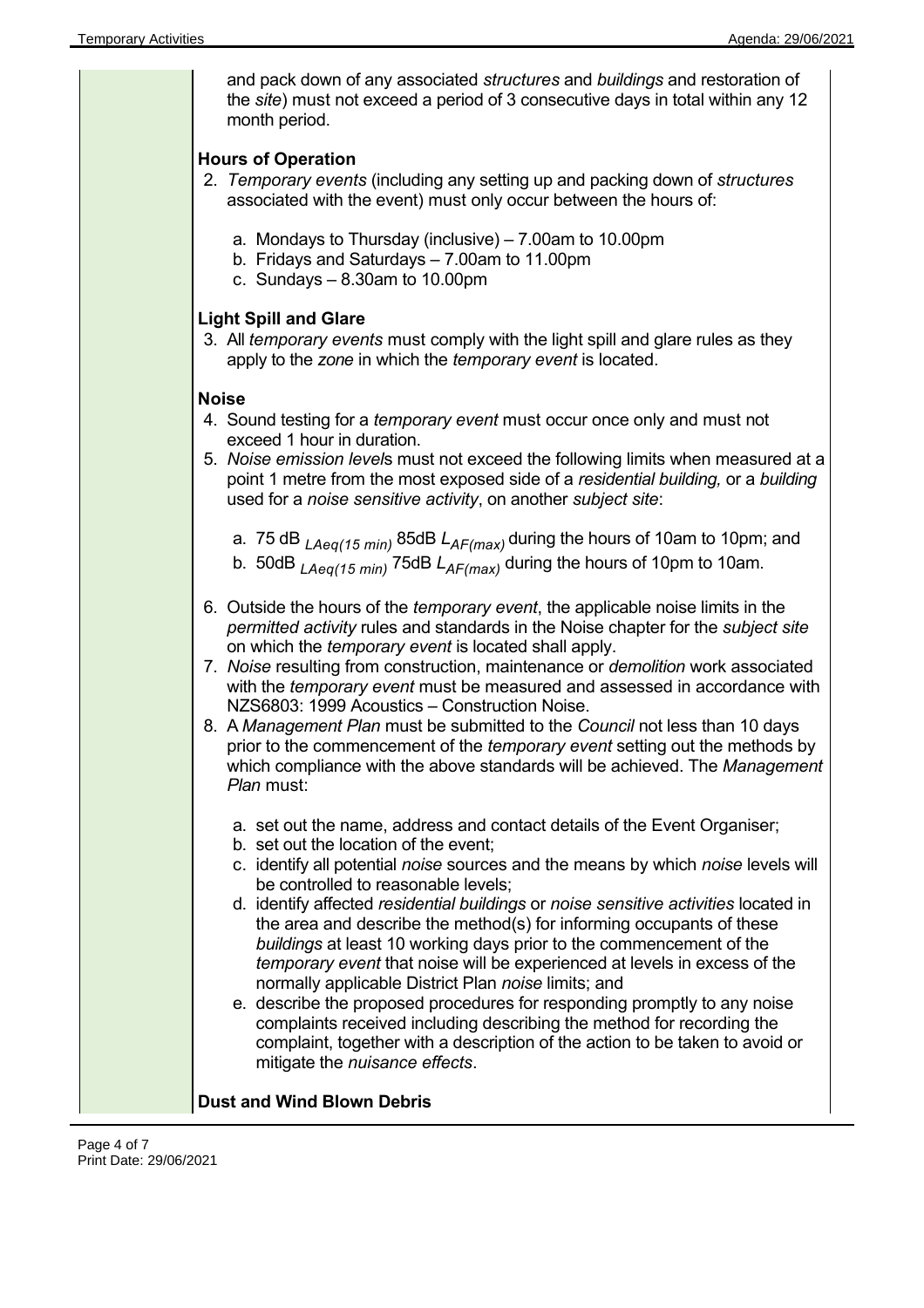| 9. All temporary events must be undertaken in a manner that avoids offensive or<br>objectionable dust or other wind-blown debris at or beyond the site boundary.                                                                                                                                                                                                     |  |
|----------------------------------------------------------------------------------------------------------------------------------------------------------------------------------------------------------------------------------------------------------------------------------------------------------------------------------------------------------------------|--|
| <b>Traffic</b><br>10. Traffic expected to be generated by the temporary event must not exceed 150<br>vehicle movements in any one hour or 1,200 vehicle movements per day,<br>whichever is greater.                                                                                                                                                                  |  |
| <b>Note:</b> For the purpose of estimating vehicle movements under this standard,<br>these vehicle movement thresholds equate to up to 450 people attending the<br>event in any hour or 3,600 people attending per day, whichever is greater,<br>based on an assumption of 1 car per 6 people.                                                                       |  |
| 11. Parking for the event must be accommodated on the <i>subject site</i> of the<br>temporary event or by other off-street arrangements.                                                                                                                                                                                                                             |  |
| <b>Note 1: Temporary events must comply with the Kapiti Coast District Council</b><br>Traffic Bylaw.<br><b>Note 2: Temporary events may have to comply with Traffic Control Devices</b><br>Manual Part 8 - Code of practice for temporary traffic management (CoPTTM).                                                                                               |  |
| <b>Waste and Sanitation</b>                                                                                                                                                                                                                                                                                                                                          |  |
| 12. All litter and waste materials associated with the event must be disposed of,<br>reused or recycled by the event and must not be placed in public litter bins in<br>the surrounding area.<br>13. All waste and other rubbish associated with the event must be collected and<br>removed from the <i>subject site</i> in an appropriate manner within 48 hours of |  |
| completion of the event.                                                                                                                                                                                                                                                                                                                                             |  |

**Note 1**: *Temporary events* which do not fall under this rule require authorisation under the Kapiti Coast District Council's Trading in Public Places Bylaw 2017, and the Trading in Public Places Policy 2017.

**Note 2**: *Temporary events* must also comply with the Kapiti Coast District Council Traffic Bylaw 2010.

**Note 3**: Other requirements which may be applicable to *temporary events* include:

- Sale and Supply of Alcohol Act 2012.
- Food Act 2014.
- Building Act 2004.

**Note 4:** any *signs* pertaining to *temporary events* are required to comply with the *permitted activity* standards for *community purpose event/charity event signs* as set out in the Sign chapter.

| <b>TEMP-R2</b>               | <b>Regular markets</b>                                                            |
|------------------------------|-----------------------------------------------------------------------------------|
| Permitted<br><b>Activity</b> | <b>Standards</b>                                                                  |
|                              | 1. Regular markets must occur on land or within a building which is either owned, |

Page 5 of 7 Print Date: 29/06/2021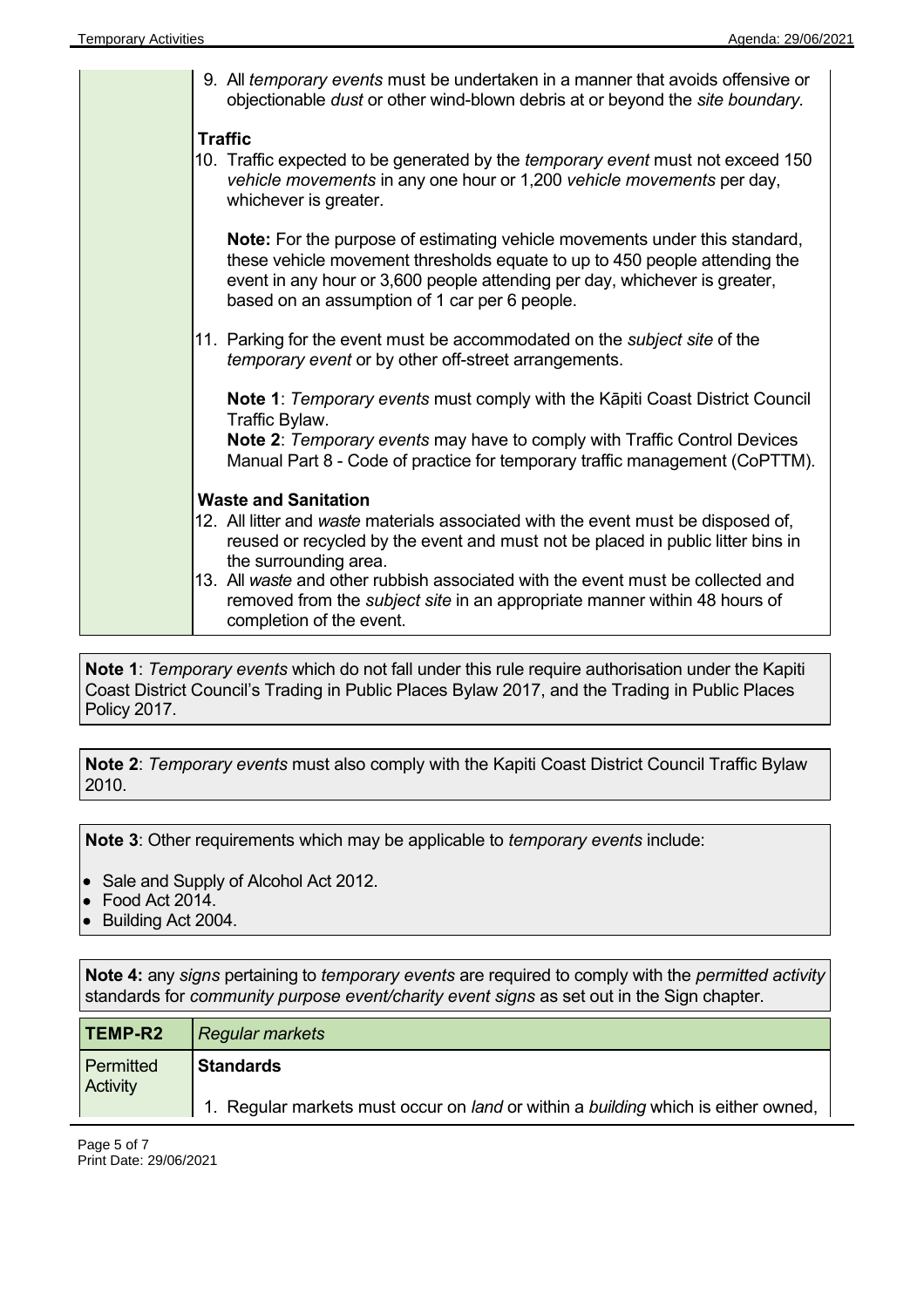vested in, or under the care, control and management of the Kāpiti Coast District Council.

**Note 1:** *Regular markets* permitted under this rule require authorisation under the Kapiti Coast District Council's Trading in Public Places Bylaw 2017, and the Trading in Public Places Policy 2017 as an "open air market". All other regular markets are a restricted discretionary activity under rule TEMP-R3

**Note 2:** *Regular markets* must also comply with the Kapiti Coast District Council Traffic Bylaw 2010.

**Note 3:** Other requirements which may be applicable to *regular markets* include:

- Sale and Supply of Alcohol Act 2012.
- Food Act 2014.
- Food Safety Bylaw 2006.
- Building Act 2004.

| TEMP-R3                                                      | Temporary events and regular markets in all zones that do not meet one or more of<br>the permitted activity standards. |                                                                                                                                                                                                                                                                                                                                                                                                                                                                               |
|--------------------------------------------------------------|------------------------------------------------------------------------------------------------------------------------|-------------------------------------------------------------------------------------------------------------------------------------------------------------------------------------------------------------------------------------------------------------------------------------------------------------------------------------------------------------------------------------------------------------------------------------------------------------------------------|
| <b>Restricted</b><br><b>Discretionary</b><br><b>Activity</b> | <b>Standards</b>                                                                                                       | <b>Matters of Discretion</b><br><b>Amenity Values</b><br>1. The nature, duration, hours of<br>operation and frequency of the activity<br>and any cumulative effects on<br>amenity values.<br>2. The <i>noise effects</i> of the proposal,<br>including the nature of the noise and<br>the duration of any amplified sound.<br>3. The visual, <i>dust</i> , light spill and glare,<br>odour and vibration effects of the                                                       |
|                                                              |                                                                                                                        | activity.<br><b>Environment</b><br>4. The sensitivity of the receiving<br>environment.<br>5. Effects on the natural environment<br>including natural landscapes,<br>indigenous vegetation and habitats<br>and fauna.<br>6. The effect of the activity on cultural,<br>heritage and public recreational<br>values.<br>7. Reverse sensitivity effects on<br>existing activities.<br>8. Effects on the operation of any<br>existing activity.<br><b>Waste, Health and Safety</b> |